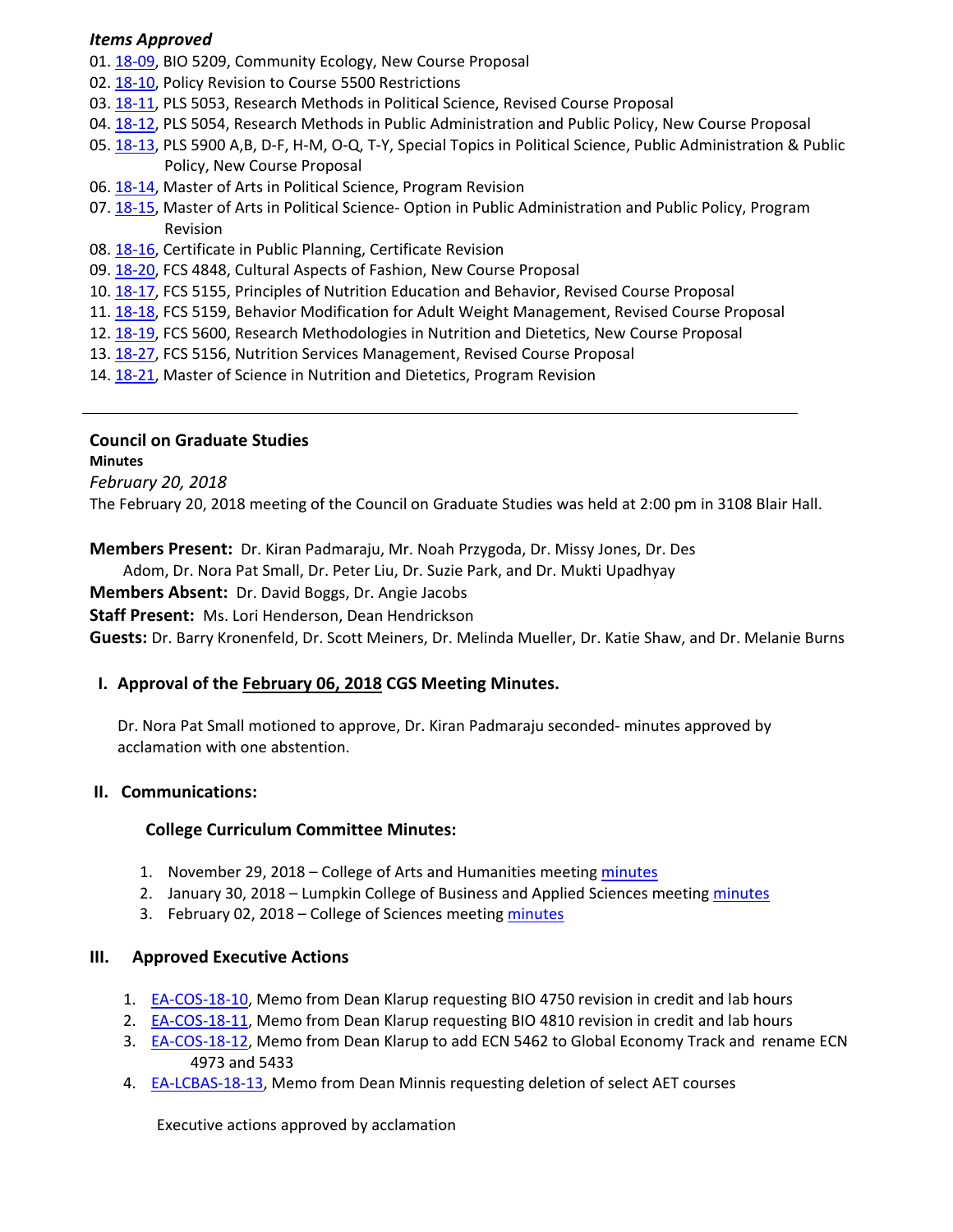### **IV. Items Added to the Agenda:**

- 01. 18-[24,](http://castle.eiu.edu/eiucgs/currentagendaitems/agenda18-24.pdf) KSS 5211, Promotion and Sales Management in Sport, Revised Course Proposal
- 02. [18](http://castle.eiu.edu/eiucgs/currentagendaitems/agenda18-25.pdf)‐25, KSS 5710, Sociological Aspects of Sport in America, Revised Course Proposal
- 03. 18‐[26,](http://castle.eiu.edu/eiucgs/currentagendaitems/agenda18-26.pdf) EDU 5050, Seminar in Educational Research, New Course Proposal

# **V. Items Acted Upon‐**

01. 18-[09,](http://castle.eiu.edu/eiucgs/currentagendaitems/agenda18-09.pdf) BIO 5209, Community Ecology, New Course Proposal

Dr. Meiners presented; Dr. Padmaraju motioned to approve, Dr. Liu seconded; council approved unanimously.

- 02. 18-[10,](http://castle.eiu.edu/eiucgs/currentagendaitems/agenda18-10.pdf) Policy Revision to Course 5500 Restrictions Dr. Kronenfeld presented; Dr. Upadhyay motioned to approve, Dr. Liu seconded; council approved unanimously.
- 03. 18‐[11,](http://castle.eiu.edu/eiucgs/currentagendaitems/agenda18-11.pdf) PLS 5053, Research Methods in Political Science, Revised Course Proposal
- 04. 18-[12,](http://castle.eiu.edu/eiucgs/currentagendaitems/agenda18-12.pdf) PLS 5054, Research Methods in Public Administration and Public Policy, New Course Proposal Dr. Mueller presented the two course proposals; Dr. Small motioned to approve, Dr. Upadhyay seconded; the two course proposals passed unanimously.
- 05. 18‐[13,](http://castle.eiu.edu/eiucgs/currentagendaitems/agenda18-13.pdf) PLS 5900 A,B, D‐F, H‐M, O‐Q, T‐Y, Special Topics in Political Science, Public Administration & Public Policy, New Course Proposal

Dr. Mueller presented; Dr. Padmaraju motioned to approve, Dr. Liu seconded; council approved unanimously.

- 06. 18‐[14,](http://castle.eiu.edu/eiucgs/currentagendaitems/agenda18-14.pdf) Master of Arts in Political Science, Program Revision Dr. Mueller presented; Dr. Small motioned to approve, Dr. Upadhyay seconded; council approved unanimously.
- 07. 18-[15,](http://castle.eiu.edu/eiucgs/currentagendaitems/agenda18-15.pdf) Master of Arts in Political Science- Option in Public Administration and Public Policy, Program Revision

Dr. Mueller presented; Dr. Padmaraju motioned to approve, Dr. Upadhyay seconded; council approved unanimously.

08. 18‐[16,](http://castle.eiu.edu/eiucgs/currentagendaitems/agenda18-16.pdf) Certificate in Public Planning, Certificate Revision

Dr. Mueller presented; Dr. Small motioned to approve, Dr. Padmaraju seconded; council approved unanimously.

- 09. 18-[20,](http://castle.eiu.edu/eiucgs/currentagendaitems/agenda18-20.pdf) FCS 4848, Cultural Aspects of Fashion, New Course Proposal Dr. Shaw presented; Dr. Liu motioned to approve, Dr. Padmaraju seconded; council approved Unanimously with request for college curriculum approval date to be added to document.
- 10. 18‐[17,](http://castle.eiu.edu/eiucgs/currentagendaitems/agenda18-17.pdf) FCS 5155, Principles of Nutrition Education and Behavior, Revised Course Proposal Dr. Burns presented; Dr. Padmaraju motioned to approve, Dr. Small seconded; council approved unanimously.
- 11. 18-[18,](http://castle.eiu.edu/eiucgs/currentagendaitems/agenda18-18.pdf) FCS 5159, Behavior Modification for Adult Weight Management, Revised Course Proposal Dr. Burns presented; Dr. Upadhyay motioned to approve, Dr. Padmaraju seconded; council approved unanimously.
- 12. 18‐[19,](http://castle.eiu.edu/eiucgs/currentagendaitems/agenda18-19.pdf) FCS 5600, Research Methodologies in Nutrition and Dietetics, New Course Proposal Dr. Burns presented; Dr. Small motioned to approve, Dr. Padmaraju seconded; council approved unanimously.
- 13. 18‐[27,](http://castle.eiu.edu/eiucgs/currentagendaitems/agenda18-27.pdf) FCS 5156, Nutrition Services Management, Revised Course Proposal \* Dr. Burns presented; Dr. Liu motioned to approve, Dr. Upadhyay seconded; council approved unanimously.
	- \* Dr. Small motioned and Dr. Padmaraju seconded, all agreed to advance agenda item 18‐27 directly